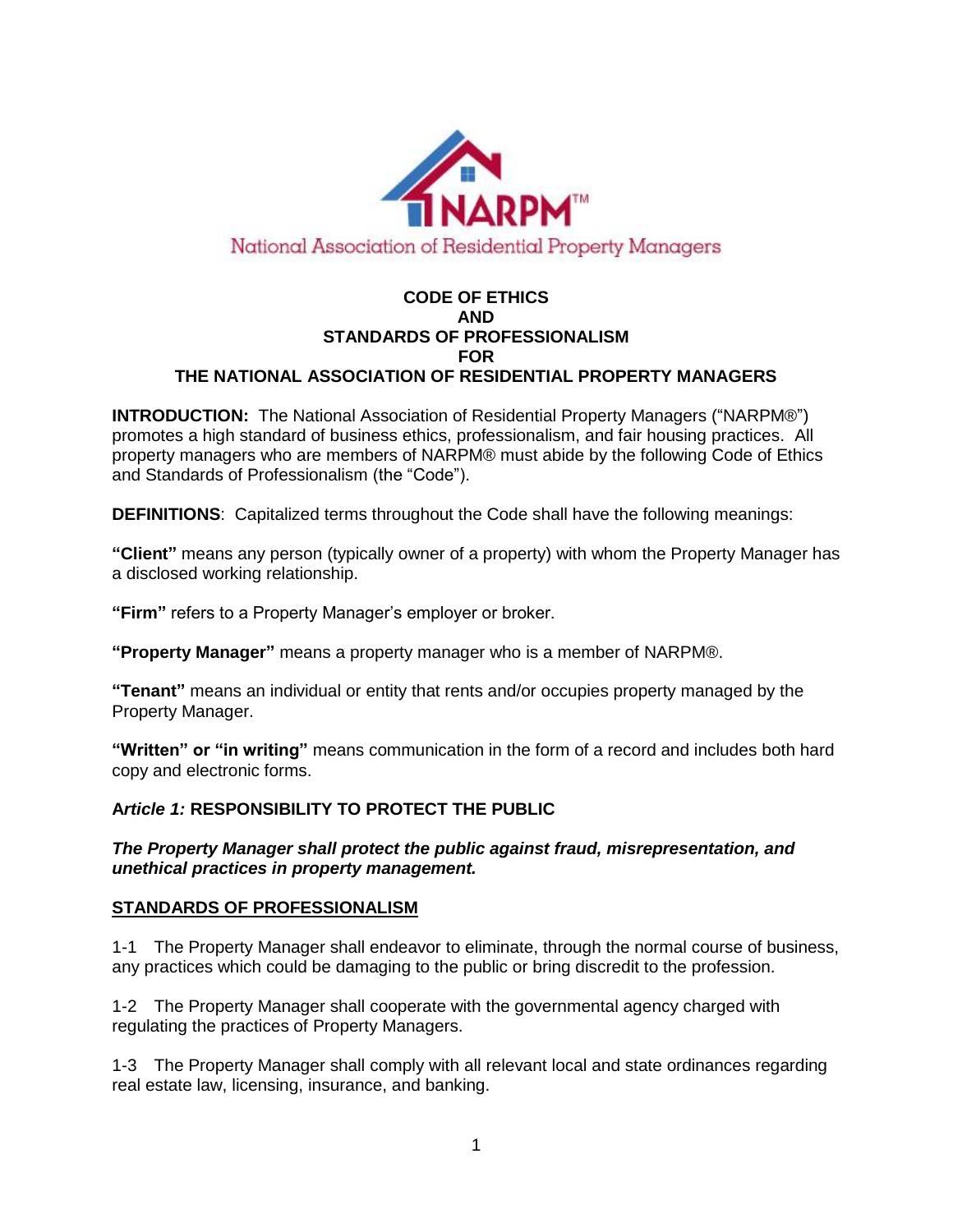1-4 The Property Manager shall comply with all federal and state antitrust laws and shall follow the NARPM® Antitrust Policy and any related procedures.

1-5 The Property Manager shall not reveal confidential information of Clients, Tenants or others except as required in the course of performing his or her duties or as otherwise required by law. The Property Manager shall take all reasonable precautions to protect confidential information.

1-6 The Property Manager shall use reasonable efforts to ensure that information on his or her website, or that of his or her Firm, is current and accurate. If it becomes apparent that information on the website is not current or accurate, then the Property Manager shall promptly take corrective action.

1-7 Websites of the Property Manager shall not contain any deceptive metatags or other devices/methods to direct, drive, or divert Internet traffic in a deceptive manner or to otherwise mislead users. The websites shall also not manipulate listing content in any deceptive or misleading way.

1-8 The Property Manager shall disclose all details on the availability of rental properties to prospective parties on a regular and timely basis.

1-9 The Property Manager shall not exaggerate, misrepresent, misinform, or conceal pertinent facts in the advertising, leasing, and management of property.

1-10 The Property Manager shall make reasonable attempts to remove from the Internet listings for rentals that are no longer available.

## **A***rticle 2:* **DISCRIMINATION**

*The Property Manager shall not discriminate in the management, rental, lease, or negotiation for real property, shall operate consistent with fair housing laws and regulations and shall comply with all federal, state, and local laws concerning discrimination.* 

### **STANDARDS OF PROFESSIONALISM**

2-1 It is the duty of the Property Manager to educate those with whom the Property Manager is affiliated to comply with all fair housing laws and laws regarding discrimination.

2-2 The Property Manager shall not deny service to any person due to race, color, religion, sex, handicap, familial status, national origin, sexual orientation, or gender identity.

### **A***rticle 3:* **RESPONSIBILITY TO CLIENT**

### *The Property Manager shall serve the Client and act in the best interests of the Client.*

### **STANDARDS OF PROFESSIONALISM**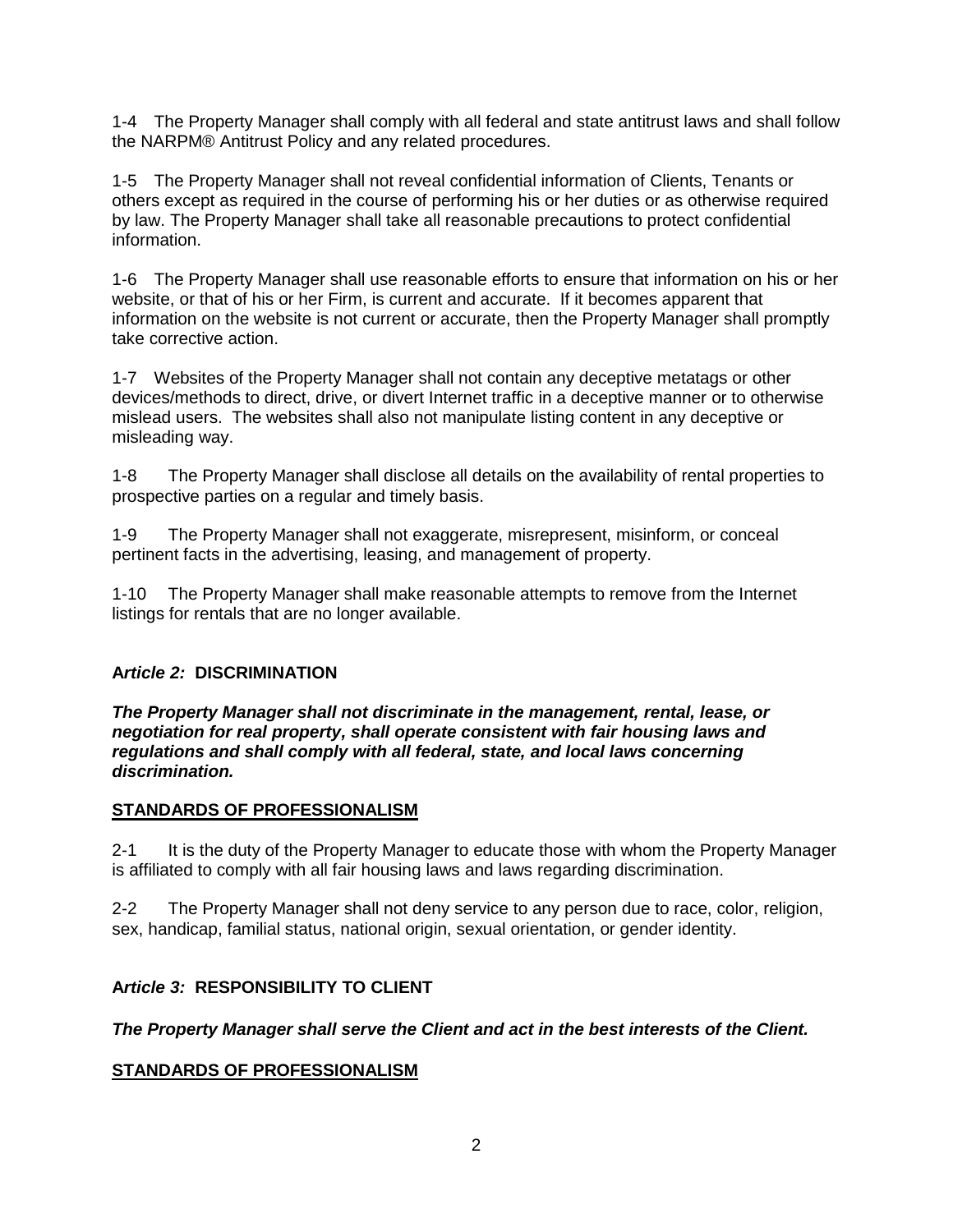3-1 The Property Manager shall use written agreements, and written extensions, if required, outlining all responsibilities and fees, if any. The Client will be provided a copy of all signed agreements and extensions, and the Property Manager will retain a copy.

3-2 The Property Manager shall communicate regularly with the Client, either orally or in writing, and shall provide the Client with written reports as needed and as agreed between all parties. In the event of any dispute, the Property Manager shall provide a written accounting as soon as practical.

3-3 On behalf of the Client, the Property Manager shall review and verify all Tenant applications to determine the applicant's ability to pay rental fees and to assess the likelihood that the applicant will comply with all provisions of the rental agreement.

3-4 The Property Manager shall accept no commissions, rebates, profits, discounts, or any other benefit, which have not been fully disclosed to and approved by the Client.

3-5 The Property Manager shall not mislead a potential Client about the rental market value of a property in an attempt to secure a rental listing.

3-6 The Property Manager shall disclose to his or her Client all pertinent facts relating to any transaction.

### **A***rticle 4:* **OBLIGATIONS TO TENANTS**

*The Property Manager shall treat all Tenants honestly and professionally when they are applying for, living in, and/or vacating a managed residence, including through the deposit refund process.* 

### **STANDARDS OF PROFESSIONALISM**

4-1 The Property Manager shall offer all prospective Tenants a written application.

4-2 The Property Manager shall provide all Tenants with a copy of the signed rental agreement and extensions with all addendums attached.

4-3 The Property Manager shall make all disclosures as required by state and local laws and provide the Tenant an opportunity to complete a written condition report within 7 days of moving in.

4-4 The Property Manager shall respond promptly to requests for repairs.

4-5 The Property Manager shall provide a written deposit refund determination to the Tenant within the time prescribed by law after the Tenant has vacated a property. The Property Manager shall not cause any undue delay in refunding or accounting for the security deposit.

### **A***rticle 5:* **CARE OF MANAGED PROPERTIES**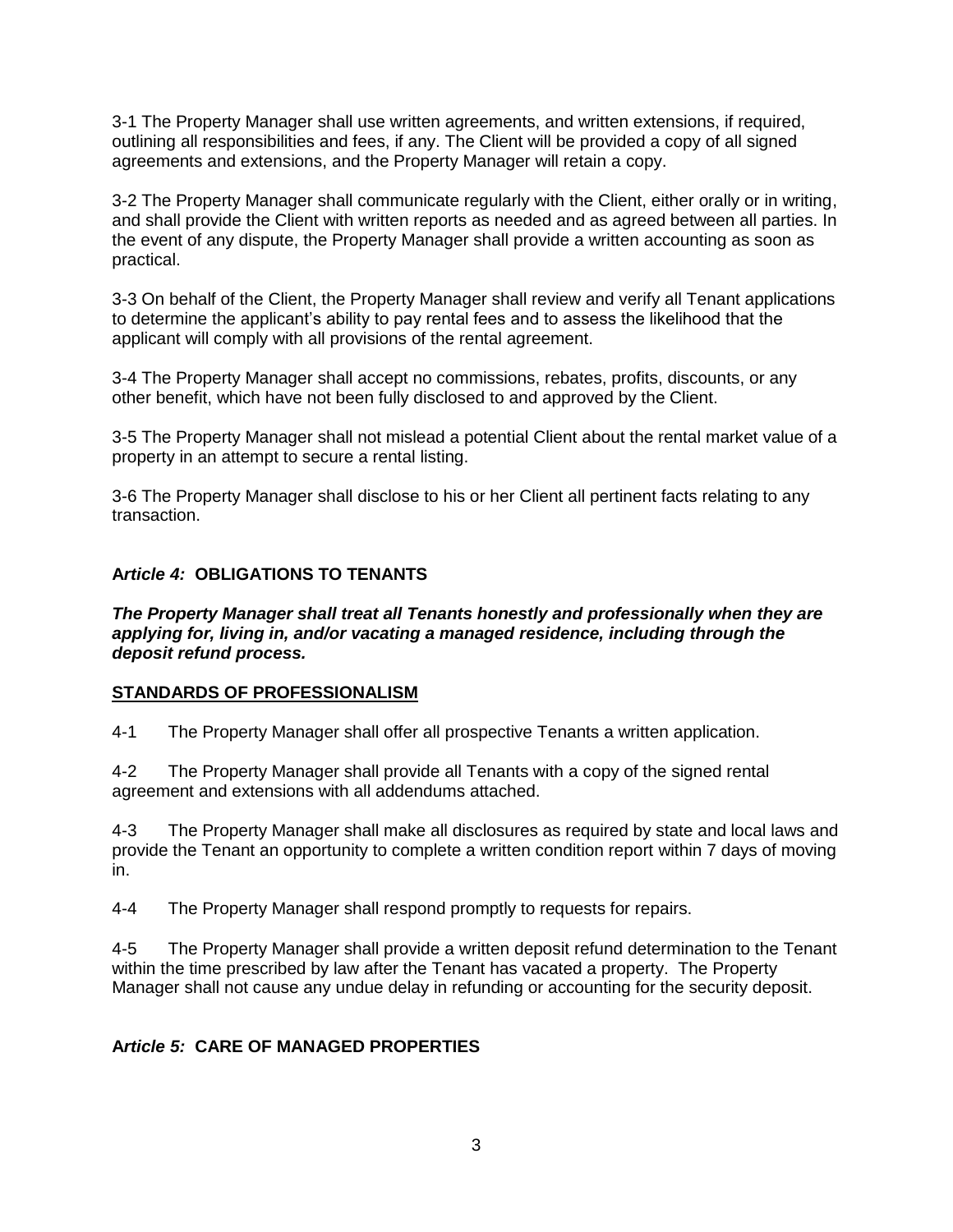*The Property Manager shall hold a high regard for the safety and health of those lawfully at a managed property and shall manage all properties in accordance with safety and habitability requirements of the local jurisdiction.*

### **STANDARDS OF PROFESSIONALISM**

5-1 The Property Manager shall not manage properties for Clients who refuse, or are unable, to maintain their property in accordance with safety and habitability requirements of the local jurisdiction.

5-2 The Property Manager shall terminate management of a property if the Client does not comply with habitability requirements.

### **A***rticle 6:* **HANDLING OF FUNDS**

*The Property Manager shall hold all funds received on behalf of others in compliance with state law and shall not commingle the funds with personal or other business funds or use the funds for other than their intended purposes.*

### **STANDARDS OF PROFESSIONALISM**

6-1 The Property Manager shall keep appropriate records and shall prepare and furnish to the Client accurate and timely financial reports relating to the Client's rental and funds in accordance with the terms of the applicable management agreement.

## **A***rticle 7:* **AREAS OF EXPERTISE**

#### *The Property Manager must provide competent service within his or her area of expertise, and refrain from the unauthorized practice of any other profession for which he or she is not licensed or qualified.*

7-1 The Property Manager shall perform only such services in such locations for which he or she is qualified and can reasonably be expected to perform with professional competence.

7-2 The Property Manager shall not perform and shall not represent that he or she can or will perform services outside of his or her area of expertise, particularly services that require a separate license or qualification – such as law, accounting, financial planning, construction, and/or contracting – unless the Property Manager independently possesses such license or qualification.

### **A***rticle 8:* **COMMITMENT TO FIRM**

*The Property Manager shall act in the best interests of his or her property management Firm.*

### **STANDARDS OF PROFESSIONALISM**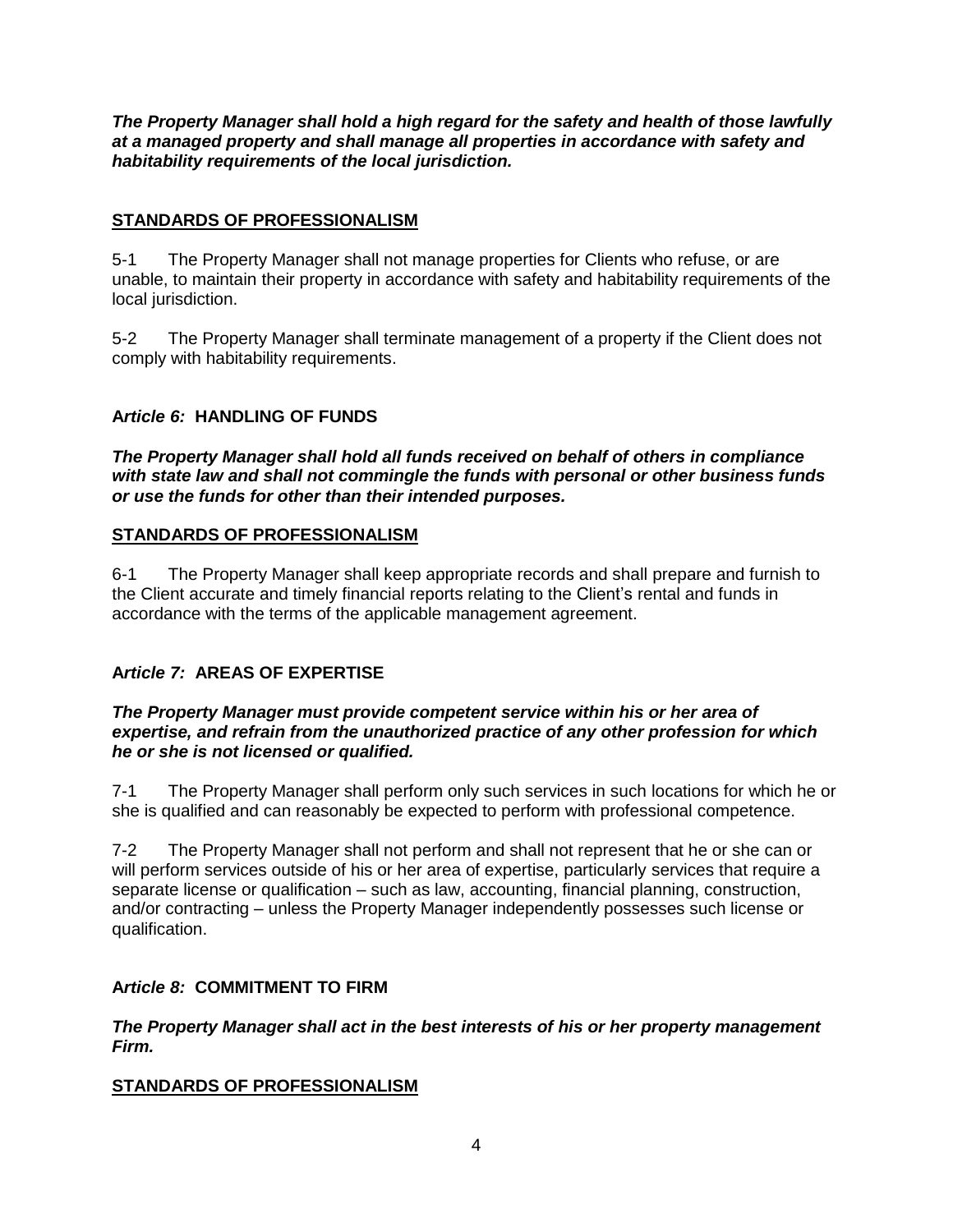8-1 The Property Manager shall not have any undisclosed conflict of interest with his or her Firm. If a conflict or potential conflict should arise, the Property Manager shall notify his or her Firm immediately.

8-2 The Property Manager shall not receive any form of compensation, rebates, or any other benefits without full disclosure to his or her Firm.

8-3 The Property Manager may not take or use any proprietary documentation, including but not limited to Client/Tenant lists, during or after his or her relationship with a Firm without express written consent from the Firm.

## **A***rticle 9:* **RELATIONS WITH OTHER PROPERTY MANAGERS**

*The Property Manager shall not knowingly or recklessly make false or misleading statements about the competence or professionalism of other property managers or about their business practices, or otherwise attempt to take business from other property managers by deceptive means.*

### STANDARDS OF PROFESSIONALISM

9-1 The Property Manager shall conduct dealings with other property managers in an honest and professional manner and shall not knowingly engage in any practice or take any action against a property manager in an un-businesslike manner.

9-2 The Property Manager shall not knowingly interfere with other property managers' contract rights, including by taking actions inconsistent with exclusive agreements that other property managers have with their clients. This does not preclude the Property Manager from otherwise soliciting potential Clients or making general announcements about his or her own services. For purposes of this Code, a general announcement may be defined as a general telephone canvass or a general mailing or distribution addressed to all prospects in a given geographical area or in a specific profession, business, club, organization, or other classification or group. This Code does not restrict fair and reasonable competition among property managers.

9-3 In the event of a controversy or dispute with a property manager at a different Firm, the Property Manager shall use best efforts to resolve the dispute prior to litigation.

9-4 The Property Manager shall not obtain or use the proprietary materials or work of a competing management Firm without the express written permission of that Firm.

9-5 The Property Manager shall cooperate with other property managers when it is in the best interests of the Client or Tenant to do so.

*Note: The Federal Trade Commission (the "FTC") has conducted an investigation concerning certain provisions in the NARPM*® *Code of Ethics and Standards of Professionalism ("Code of Ethics"). The provisions of the Code of Ethics that were addressed by the FTC are those that stated: "NARPM*® *Professional Members shall refrain from criticizing other property managers or their business practices" and "The Property Manager shall not knowingly solicit competitor's clients." The FTC has alleged that these provisions in the Code of Ethics restrict members of*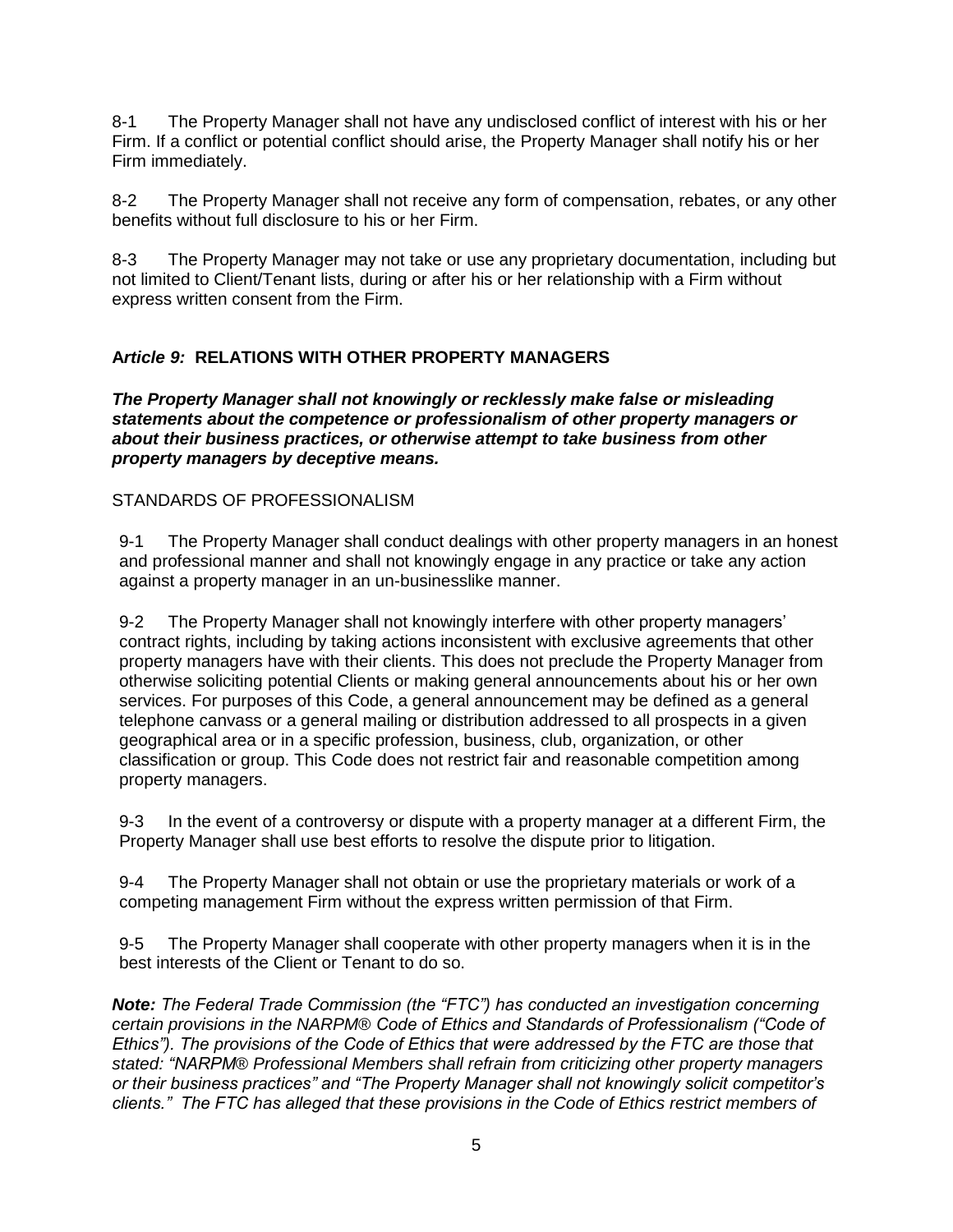*NARPM*® *from competing for clients, thereby depriving clients of the benefits of competition among property managers, in violation of the Federal Trade Commission Act. Without admitting a violation of the law, NARPM*® *has agreed to the entry of a Consent Agreement and a Decision and Order by the FTC in this matter (the "Order"). The Order requires NARPM*® *to amend the Code of Ethics by deleting these two provisions; please note that such restrictions on solicitation or advertising by NARPM*® *members no longer apply.* 

## *Article 10:* **TRUTH IN ADVERTISING**

### *The Property Manager shall ensure that all advertising is clear and forthright and includes only accurate and truthful statements about the property or services advertised.*

# **STANDARDS OF PROFESSIONALISM**

10-1 Regardless of the type of media used, advertising content shall be truthful and honest at all times.

10-2 No property shall be offered as "For Rent" without the actual permission of the Client. If an unlisted property is offered, permission must be obtained from the owner.

10-3 Disclosure must be made to all parties if information gathered through electronic advertising media may be sold to an outside party.

10-4 All marketing materials, whether printed or electronic, shall comply with applicable laws and licensing requirements.

## *Article 11:* **RESPONSIBILITY TO NARPM® AND THE PROFESSION**

*The Property Manager shall comply with all policies and pronouncements of NARPM*® *and all relevant laws and rules of the jurisdiction in which he or she works, and shall strive to stay informed of and to educate others about relevant matters affecting the property management field.*

## **STANDARDS OF PROFESSIONALISM**

11-1 The Property Manager shall strive to improve the property management profession and NARPM® by sharing with others his or her lessons of experience for the benefit of all.

11-2 The Property Manager shall strive to be informed about relevant matters affecting the property management field on a local, state, and national level.

11-3 The Property Manager shall maintain his or her real estate license as required by the jurisdiction in which he or she works.

11-4 The Property Manager shall abide by NARPM®'s bylaws and any other policies and procedures of NARPM®, and shall seek to avoid doing harm to the organization.

11-5 The Property Manager shall ensure that all electronic communication and marketing he or she prepares is professional with respect given to the recipients.